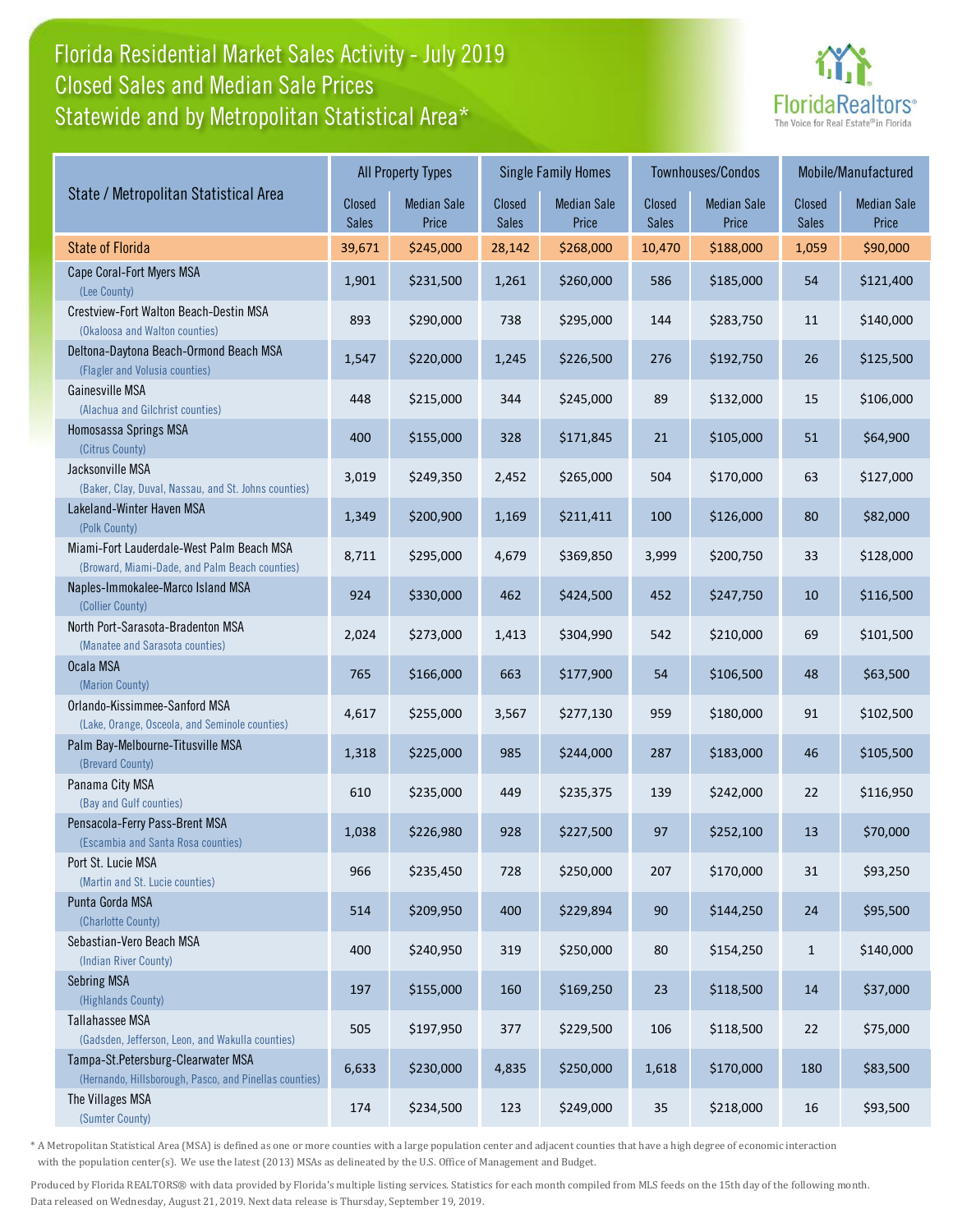## Florida Residential Market Sales Activity - July 2019 Listed by County Closed Sales and Median Sale Prices



| County                     | <b>All Property Types</b> |                             |                        | <b>Single Family Homes</b>  |                        | Townhouses/Condos           | Mobile/Manufactured    |                             |
|----------------------------|---------------------------|-----------------------------|------------------------|-----------------------------|------------------------|-----------------------------|------------------------|-----------------------------|
|                            | Closed<br><b>Sales</b>    | <b>Median Sale</b><br>Price | Closed<br><b>Sales</b> | <b>Median Sale</b><br>Price | Closed<br><b>Sales</b> | <b>Median Sale</b><br>Price | Closed<br><b>Sales</b> | <b>Median Sale</b><br>Price |
| Alachua County             | 429                       | \$220,000                   | 331                    | \$245,000                   | 89                     | \$132,000                   | 9                      | \$110,000                   |
| <b>Baker County</b>        | 20                        | \$188,500                   | 13                     | \$260,000                   | 0                      | (No Sales)                  | 7                      | \$90,000                    |
| <b>Bay County</b>          | 576                       | \$234,815                   | 420                    | \$235,000                   | 135                    | \$240,000                   | 21                     | \$124,000                   |
| <b>Bradford County</b>     | 26                        | \$149,825                   | 20                     | \$165,100                   | 0                      | (No Sales)                  | 6                      | \$95,250                    |
| <b>Brevard County</b>      | 1,318                     | \$225,000                   | 985                    | \$244,000                   | 287                    | \$183,000                   | 46                     | \$105,500                   |
| <b>Broward County</b>      | 3,198                     | \$280,000                   | 1,634                  | \$380,000                   | 1,547                  | \$172,500                   | 17                     | \$129,900                   |
| <b>Calhoun County</b>      | $\mathbf{1}$              | \$169,900                   | $\mathbf{1}$           | \$169,900                   | 0                      | (No Sales)                  | 0                      | (No Sales)                  |
| <b>Charlotte County</b>    | 514                       | \$209,950                   | 400                    | \$229,894                   | 90                     | \$144,250                   | 24                     | \$95,500                    |
| <b>Citrus County</b>       | 400                       | \$155,000                   | 328                    | \$171,845                   | 21                     | \$105,000                   | 51                     | \$64,900                    |
| <b>Clay County</b>         | 389                       | \$229,000                   | 335                    | \$240,000                   | 35                     | \$150,000                   | 19                     | \$111,500                   |
| <b>Collier County</b>      | 924                       | \$330,000                   | 462                    | \$424,500                   | 452                    | \$247,750                   | 10                     | \$116,500                   |
| <b>Columbia County</b>     | 86                        | \$159,000                   | 68                     | \$177,000                   | 0                      | (No Sales)                  | 18                     | \$87,350                    |
| <b>DeSoto County</b>       | 26                        | \$172,500                   | 18                     | \$193,750                   | 6                      | \$128,500                   | $\overline{2}$         | \$67,250                    |
| <b>Dixie County</b>        | 15                        | \$89,900                    | 7                      | \$165,000                   | 0                      | (No Sales)                  | 8                      | \$64,250                    |
| <b>Duval County</b>        | 1,522                     | \$213,000                   | 1,235                  | \$225,000                   | 270                    | \$152,250                   | 17                     | \$96,500                    |
| <b>Escambia County</b>     | 580                       | \$214,950                   | 495                    | \$213,099                   | 79                     | \$252,100                   | 6                      | \$58,750                    |
| <b>Flagler County</b>      | 292                       | \$230,000                   | 258                    | \$230,000                   | 30                     | \$270,500                   | 4                      | \$153,500                   |
| <b>Franklin County</b>     | 30                        | \$255,000                   | 20                     | \$368,000                   | 8                      | \$159,005                   | $\overline{2}$         | \$90,000                    |
| <b>Gadsden County</b>      | 19                        | \$150,000                   | 17                     | \$150,000                   | 0                      | (No Sales)                  | $\overline{2}$         | \$85,000                    |
| <b>Gilchrist County</b>    | 19                        | \$142,000                   | 13                     | \$169,950                   | 0                      | (No Sales)                  | 6                      | \$80,000                    |
| <b>Glades County</b>       | $\overline{7}$            | \$95,000                    | 5                      | \$110,000                   | 0                      | (No Sales)                  | $\overline{2}$         | \$92,250                    |
| <b>Gulf County</b>         | 34                        | \$333,875                   | 29                     | \$329,000                   | 4                      | \$372,375                   | $1\,$                  | \$55,000                    |
| <b>Hamilton County</b>     | 7                         | \$99,500                    | 4                      | \$150,000                   | 0                      | (No Sales)                  | 3                      | \$85,000                    |
| <b>Hardee County</b>       | $\overline{7}$            | \$79,000                    | 3                      | \$77,300                    | 0                      | (No Sales)                  | 4                      | \$126,500                   |
| <b>Hendry County</b>       | 27                        | \$145,000                   | 21                     | \$150,000                   | 0                      | (No Sales)                  | 6                      | \$131,000                   |
| <b>Hernando County</b>     | 439                       | \$175,000                   | 382                    | \$184,950                   | $17\,$                 | \$164,900                   | $40\,$                 | \$87,450                    |
| <b>Highlands County</b>    | 197                       | \$155,000                   | 160                    | \$169,250                   | 23                     | \$118,500                   | 14                     | \$37,000                    |
| <b>Hillsborough County</b> | 2,717                     | \$242,000                   | 2,075                  | \$258,000                   | 607                    | \$172,000                   | 35                     | \$140,000                   |
| <b>Holmes County</b>       | 15                        | \$95,000                    | 12                     | \$141,250                   | 0                      | (No Sales)                  | 3                      | \$79,900                    |
| <b>Indian River County</b> | 400                       | \$240,950                   | 319                    | \$250,000                   | 80                     | \$154,250                   | $\mathbf{1}$           | \$140,000                   |
| Jackson County             | $18\,$                    | \$160,250                   | 18                     | \$160,250                   | 0                      | (No Sales)                  | 0                      | (No Sales)                  |
| Jefferson County           | $14\,$                    | \$183,000                   | $11\,$                 | \$183,000                   | 0                      | (No Sales)                  | 3                      | \$189,000                   |
| Lafayette County           | 3                         | \$107,000                   | 3                      | \$107,000                   | 0                      | (No Sales)                  | 0                      | (No Sales)                  |
| <b>Lake County</b>         | 761                       | \$232,000                   | 670                    | \$239,990                   | 42                     | \$202,000                   | 49                     | \$102,000                   |
| Lee County                 | 1,901                     | \$231,500                   | 1,261                  | \$260,000                   | 586                    | \$185,000                   | 54                     | \$121,400                   |

Produced by Florida REALTORS® with data provided by Florida's multiple listing services. Statistics for each month compiled from MLS feeds on the 15th day of the following month. Data released on Wednesday, August 21, 2019. Next data release is Thursday, September 19, 2019.